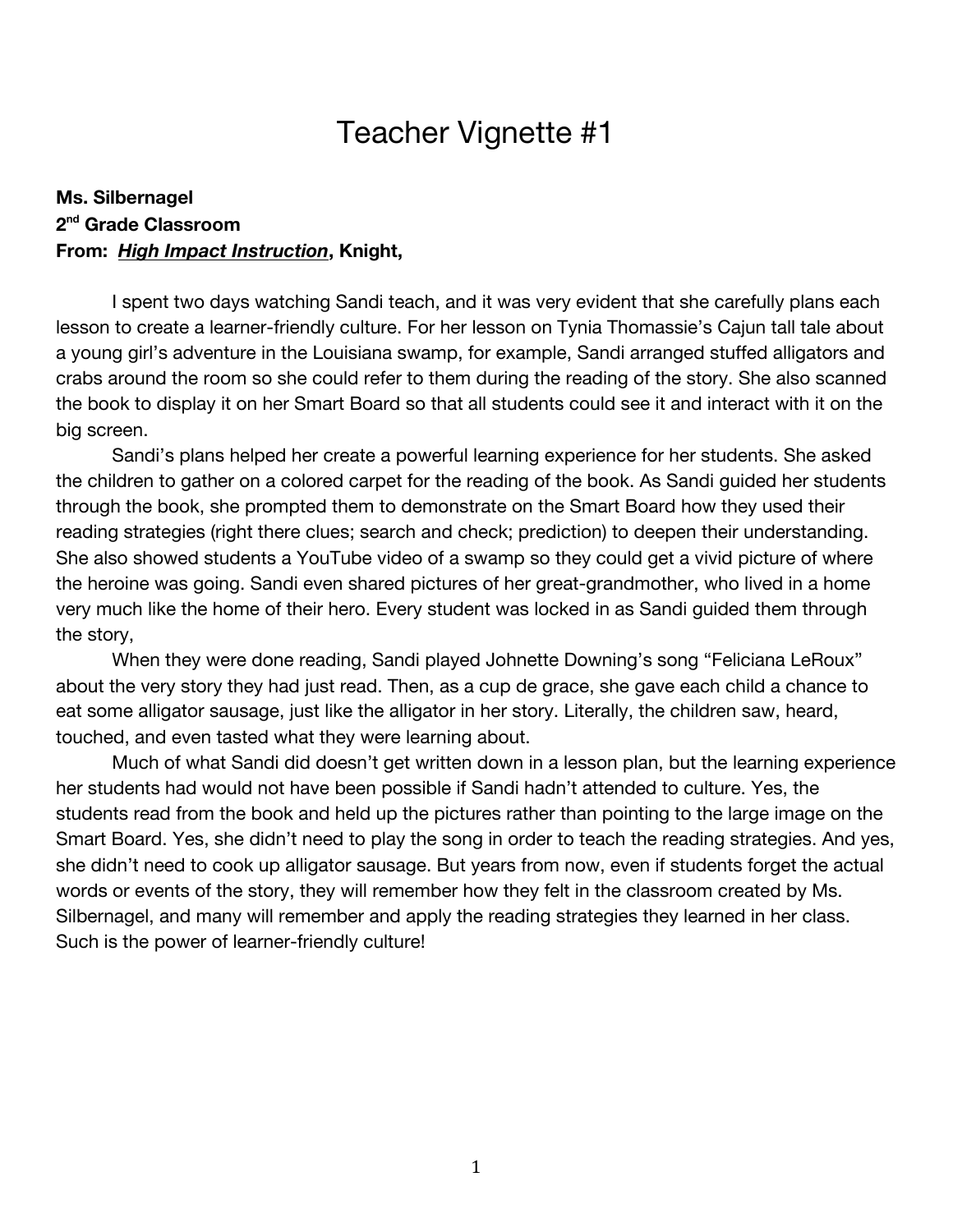# Teacher Vignette #2

#### **Ms. Jeffries 8th Grade History From:** *How to Differentiate Instruction in Mixed-Ability Classrooms***, Tomlinson**

Ms. Jeffries is determined to help her students understand that history is alive and well, so her students often work on investigative projects that help them explore themes common to history over time and place. She has designed a project to help them explore what went on in their Virginia town during the Civil War. All students begin this project by reading material available in class, viewing videos, and doing some library research. During these activities, they note in their individual learning logs information they will use for background material. Next, they make individual selections of resources from a menu of references and other sources that Ms. Jeffries has prepared. In individual conversations, she often adds one or two additional resources to a student's list based on her assessment of that learner's interests and reading/comprehension levels, as well as her sense of topics they might enjoy. Students also have to find at least one source of information that is not in their classroom or school library (Ms. Jeffries's source list includes possibilities such as talking with teachers in the school, interviewing students who have completed the study in previous years, or going to a nearby public library or museum).

As they do their in-class or library research, Ms. Jeffries encourages students to share with one another in round-robin discussion both sources and ideas they find interesting. Students also keep a running class list of topics that they might explore for their investigations, such as medical practices in their town during the Civil War, disease patterns, the economy, the architecture and buildings in the town then and now, roles of local citizens in the military, local politics during that period, and schooling or education during the Civil War. Within two to four days, students decide on a first and second choice for their investigation, which they submit to their teacher.

Ms. Jeffries then assigns students to groups by their topics and strengths. Sometimes she constructs mixed-ability groups of five or six students; other times she pairs students of relatively similar ability who have common interests and work well together. This flexible grouping strategy allows her to tailor projects for advanced students or for students who need more structure and guidance.

A key principle in her class, however, is the importance of working as colleagues, so students in one group are free to call on students in any other group for advice or assistance with a specific task, such as computer work, drawing, or editing. She also pairs students across groups every few days so they can share ideas that might benefit other students doing similar investigations. The tone is one of cooperation for mutual success, not competition for scares rewards. Ms. Jeffries negotiates with her students to determine the criteria for the content, format, and quality of final products. Some criteria apply to the class as a whole, while others are specific to a group or individual task.

Ms. Jeffries designed this project carefully; it has both clearly defined "custom-fit" responsibilities for each student, and vague, unassigned components that each group must work out how to handle. Every student has an opportunity to make a clear, individual contribution to the whole that is personally challenging and interesting. And all students engage in tasks that help them improve their negotiating and group-work skills.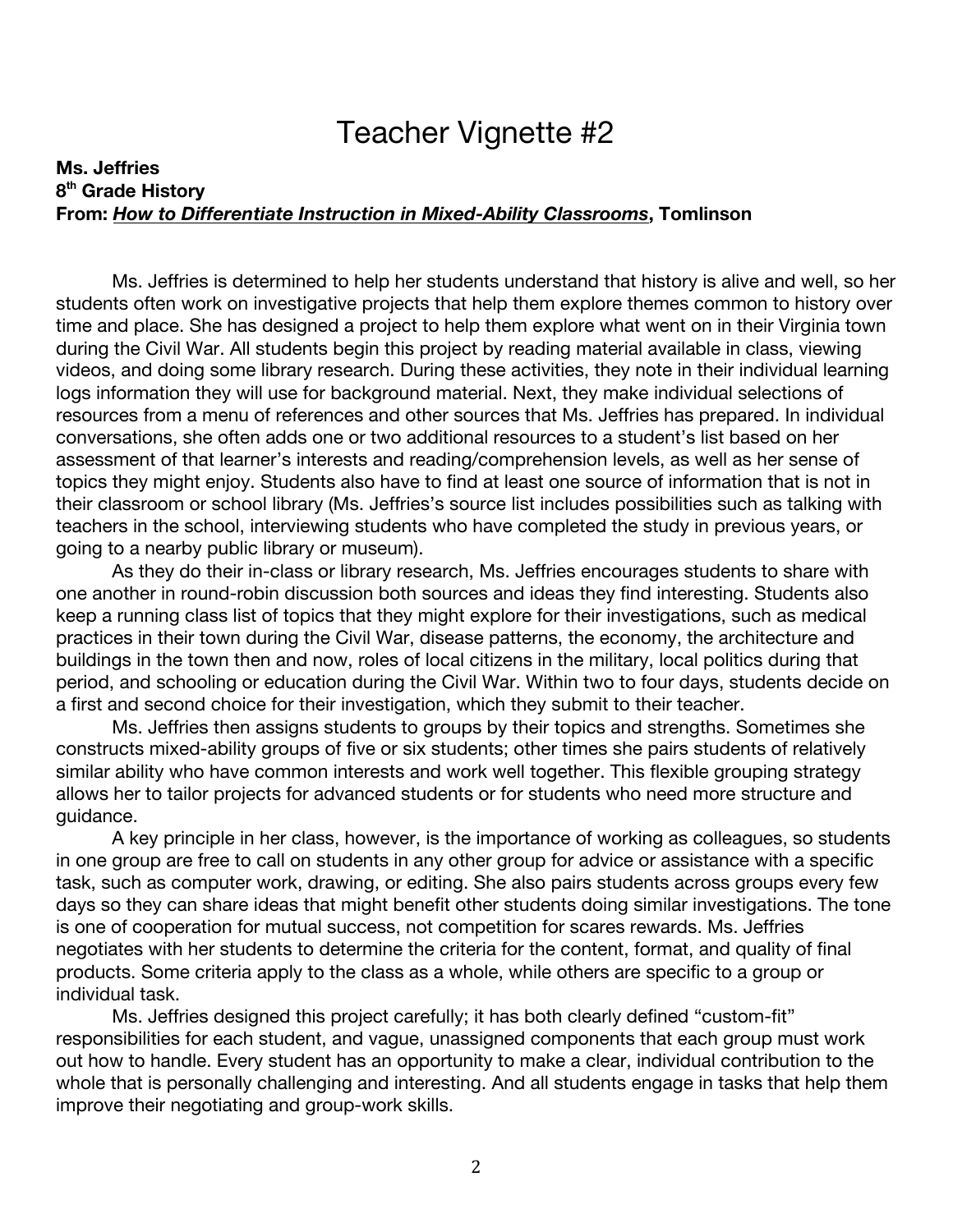# Teacher Vignette #3

#### **Mr. Rake High School Math From:** *How to Differentiate Instruction in Mixed-Ability Classrooms***, Tomlinson**

Mr. Rake has found that by the time students enter Algebra II, their levels of math skill are quite varied. Some students seem to grasp the principles in a chapter almost before they read it; others look squint-eyes and genuinely puzzled as their peers put homework answers on the board. Somewhere in the middle are students who grasp the ideas, but more slowly or only after repeated explanations.

When Mr. Rakes used whole-class instruction to address everyone's needs in only one way, he found that he was unsuccessful with most of his students. So he began thinking of his class different. Now, when beginning a new chapter, he offers students a chance to 'compact out' of the chapter either before the class begins working on it, or after three days of work with the entire class. "Compacting out" works like this: Prior to or early on in studying a chapter, students take the chapter post-test. Those who demonstrate competency then do an ongoing, independent investigation that explores the uses of mathematics in the world. Mr. Rakes gives those students guidelines for developing the independent studies, but the students get to choose the specific exploration and design the project. Sometimes students work alone on their investigations, and sometimes in small groups. Mr. Rakes works with them to tighten or focus plans, as needed.

Students like the "compacting out" option because it gives them a chance to work with many topics that interest them, but that they seldom have a chance to examine in-depth, during high school – topics such as computers, astronomy, architecture, medicine, and economics. Students working on independent studies can work in class (if the don't distract others), request library time (if they use the privilege appropriately), or even do another assignment during math class to free up time for work on the independent study after school. Each student creates a time line of project tasks and is accountable for meeting deadlines and keeping a process log of project work and thought.

When the other students have completed working through the chapter, all students take the end-of-chapter tests. This practice assures that those who compacted out of the chapter stay fresh with the skills; it also assures Mr. Rakes that everyone understands the material. Prior to this test, Mr. Rakes often takes two days for peer review, which he does by constructing mixed-ability groups in which all students work together to complete review problems.

By the time the second semester starts, a few students who weren't advanced enough for compacting during the first semester will have progressed to the point where they can opt for compacting and the math application independent study. Sometimes, a few students who had compacted out the first semester fell more comfortable if they work along with the class during the second semester. And a few students who had compacted during the first semester will again do so during the second semester. They often design independent projects that are extensions of their earlier independent studies.

When Mr. Rakes works with the students who have not compacted out, he uses a two-part study plan. First, he uses whole-group instruction to teach key principles. Next, he creates cooperative groups so students who seem able to apply the ideas somewhat independently can practice doing so. Students who are still struggling then work directly with Mr. Rakes during the first